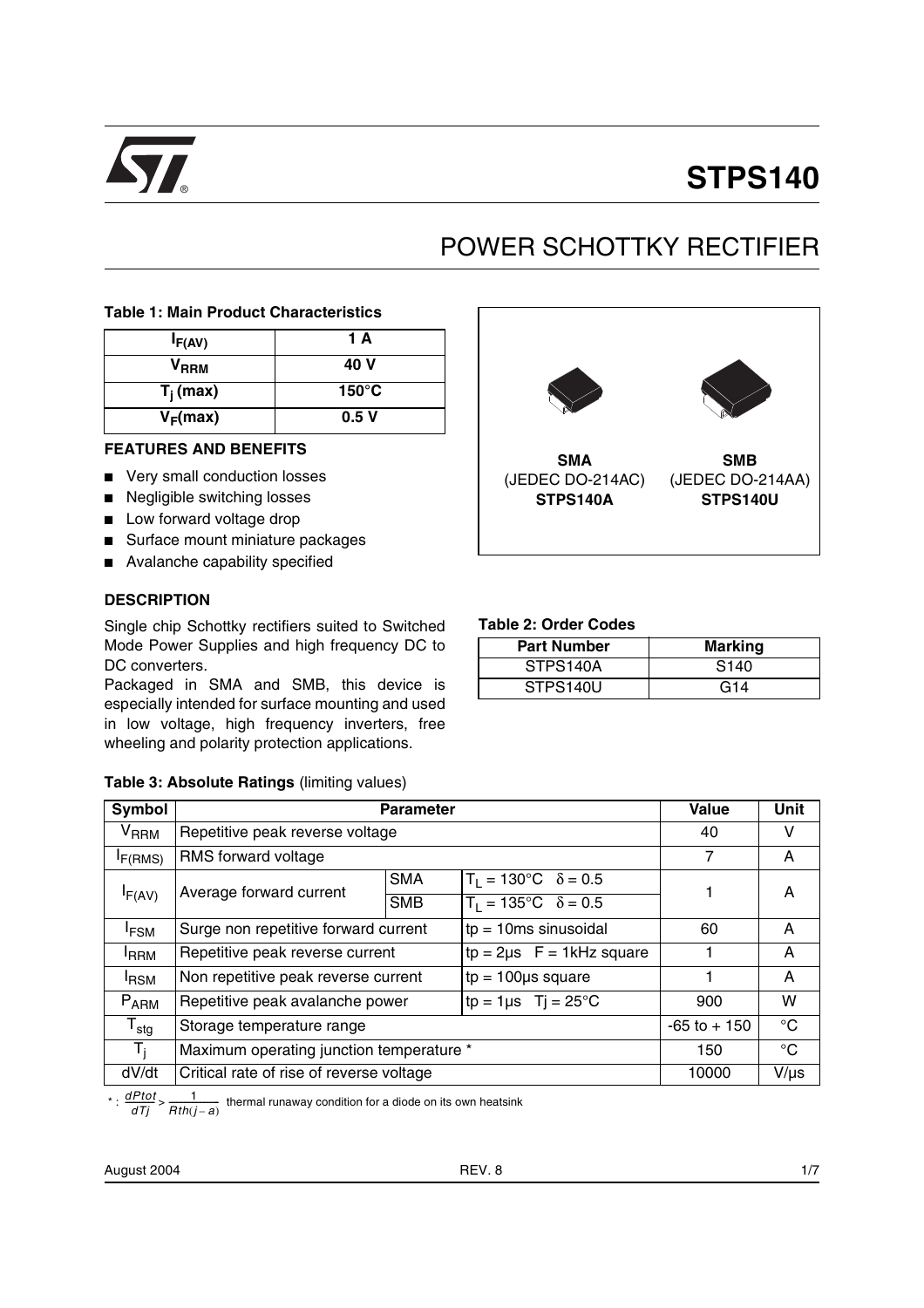#### **Table 4: Thermal Resistance**

| <b>Symbol</b>                     | <b>Parameter</b> |            | <b>Value</b> | Unit |
|-----------------------------------|------------------|------------|--------------|------|
| $R_{th(i-l)}$<br>Junction to lead |                  | <b>SMA</b> | 30           | °C/W |
|                                   |                  | <b>SMB</b> | 25           |      |

#### **Table 5: Static Electrical Characteristics**

| Symbol                                        | <b>Parameter</b>     | <b>Tests conditions</b> |                 | Min. | Typ  | Max. | Unit |
|-----------------------------------------------|----------------------|-------------------------|-----------------|------|------|------|------|
| $I_R$ <sup>*</sup><br>Reverse leakage current |                      | $T_i = 25^{\circ}C$     | $V_R = V_{RRM}$ |      |      | 12   | μA   |
|                                               | $= 100^{\circ}$ C    |                         |                 | 0.25 | 2    | mA   |      |
| $V_F$ **<br>Forward voltage drop              | $T_i = 25^{\circ}C$  | $I_F = 1A$              |                 |      | 0.55 |      |      |
|                                               | $T_i = 125$ °C       |                         |                 | 0.43 | 0.45 | v    |      |
|                                               | $T_i = 25^{\circ}C$  | $I_F = 2A$              |                 |      | 0.65 |      |      |
|                                               | $T_i = 125^{\circ}C$ |                         |                 | 0.53 | 0.6  |      |      |

 $0.0$ 0.2 0.4 0.6 0.8 1.0 1.2 **I (A) F(AV)**

T

 $\overline{\delta}$ =tp/T  $\overline{\phantom{a}}$  **T**<sub>tp</sub>  $\overline{\phantom{a}}$  **T T** amb( $\degree$ **C**)

Pulse test:  $\qquad \times$  tp = 5 ms,  $\delta$  < 2%

\*\* tp = 380 µs,  $\delta$  < 2%

To evaluate the conduction losses use the following equation: P = 0.4 x  $I_{F(\text{AV})}$  + 0.10  $I_{F}^{2}(\text{RMS})$ 

### **Figure 1: Average forward power dissipation versus average forward current**

#### **Figure 2: Average forward current versus ambient temperature (** $\delta$  **= 0.5)**

SMA  $R_{th(i-a)} = 100^{\circ}$ C/W  $S_{(CU)} = 1.5cm$ th(j-a) <sub>(CU)</sub>=1.5cm<sup>2</sup>

 $R_{th(i-a)} = R_{th(i-1)}$ 

**AVI** 









0 25 50 75 100 125 150

SMB  $R_{\rm th (i-a)}$ =80°C/W  $S_{\text{(CU)}}$ =1.5cm th(j-a) <sub>(CU)</sub>=1.5cm<sup>2</sup>



2/7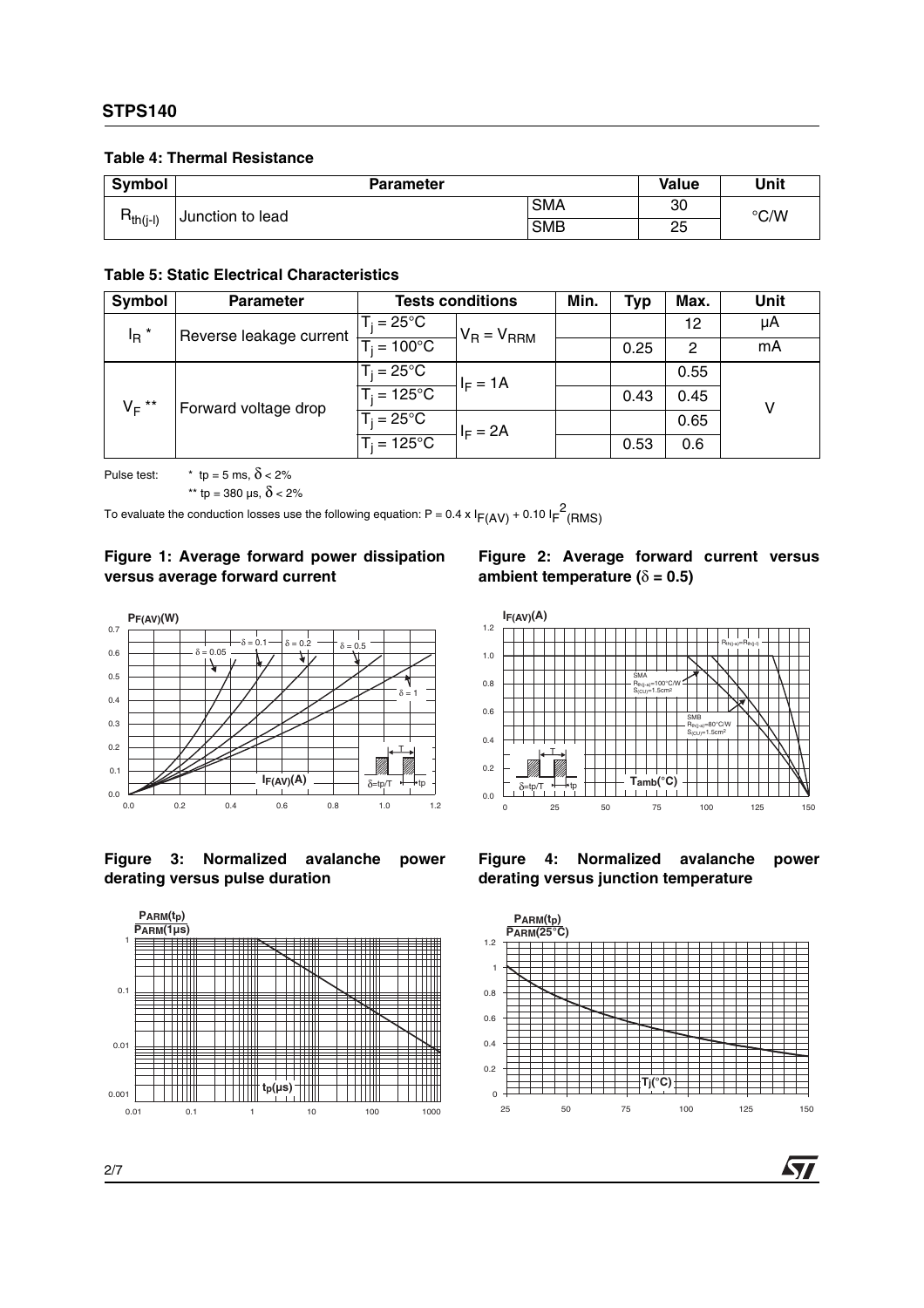**Figure 5: Non repetitive surge peak forward current versus overload duration (maximum values) (SMA)**



**Figure 7: Relative variation of thermal impedance junction to ambient versus pulse duration (epoxy printed circuit board, e(Cu)=35µm, recommended pad layout) (SMA)**



**Figure 9: Reverse leakage current versus reverse voltage applied (typical values)**



**Figure 6: Non repetitive surge peak forward current versus overload duration (maximum values) (SMB)**



**Figure 8: Relative variation of thermal impedance junction to ambient versus pulse duration (epoxy printed circuit board, e(Cu)=35µm, recommended pad layout) (SMB)**



**Figure 10: Junction capacitance versus reverse voltage applied (typical values)**



477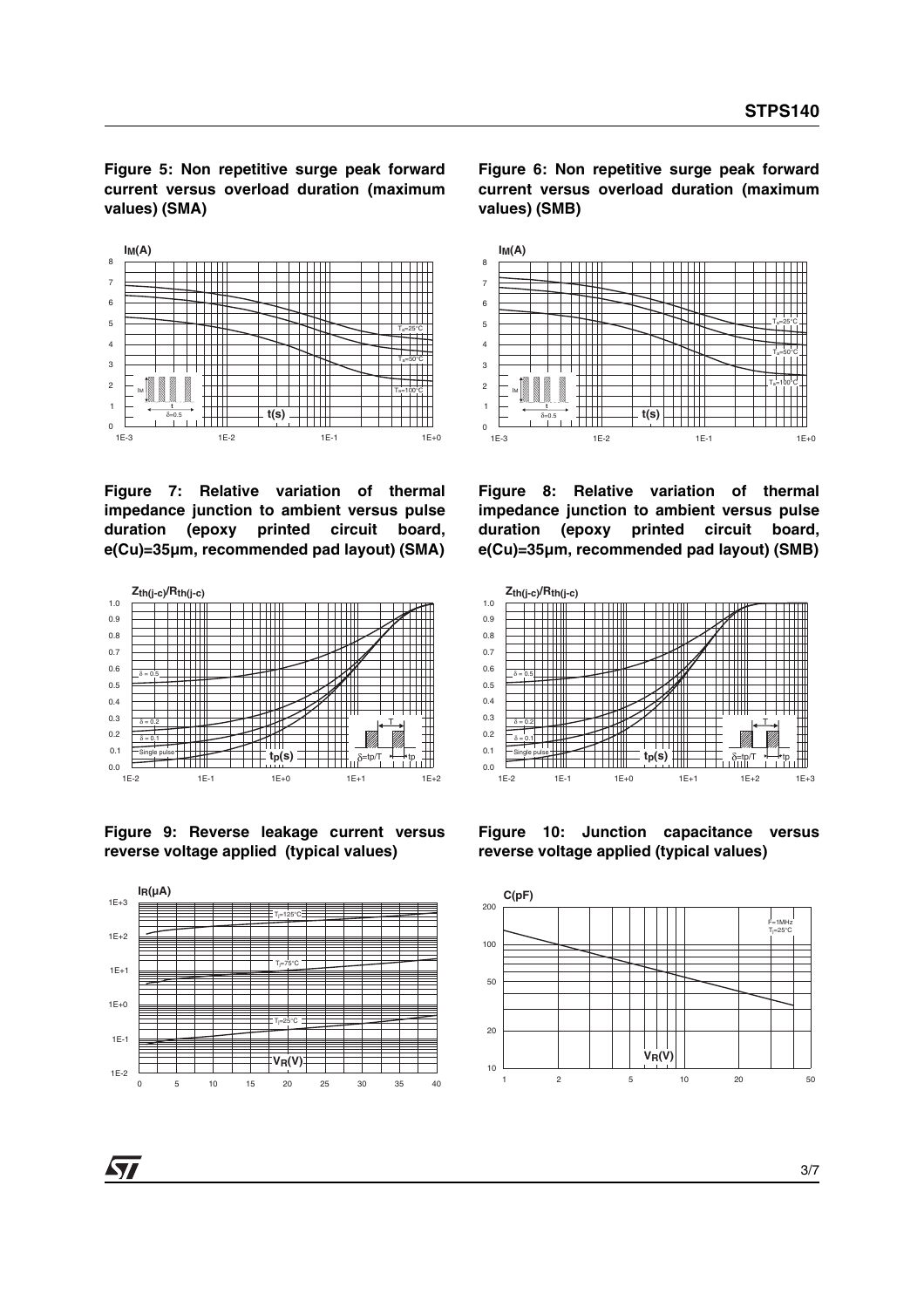**Figure 11: Forward voltage drop versus forward current (maximum values)**



**Figure 13: Thermal resistance junction to ambient versus copper surface under each lead (Epoxy printed circuit board FR4, copper thickness: 35µm) (SMB)**



**Figure 12: Thermal resistance junction to ambient versus copper surface under each lead (Epoxy printed circuit board FR4, copper thickness: 35µm) (SMA)**



**Ayy**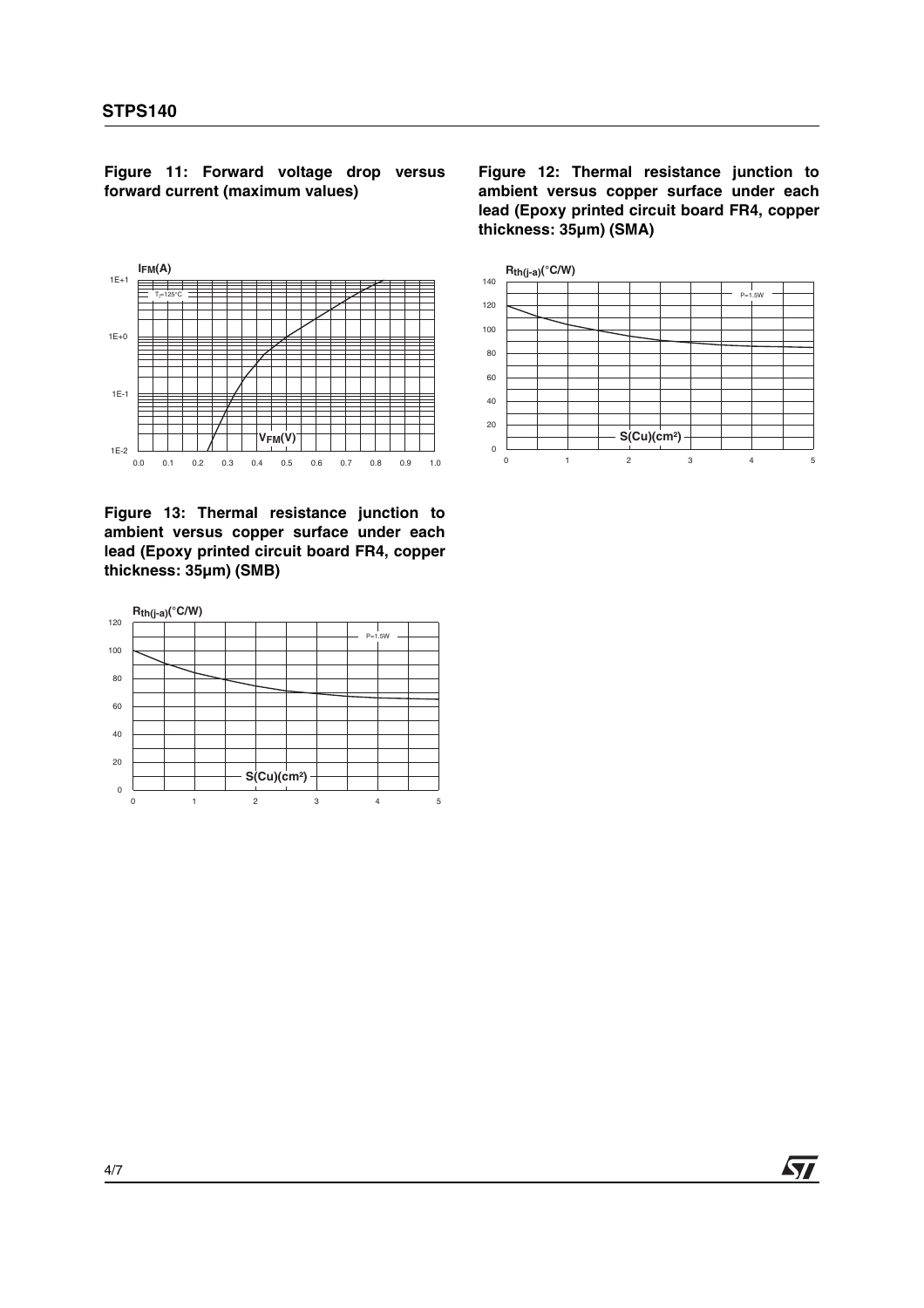**Figure 14: SMA Package Mechanical Data**



|      | <b>DIMENSIONS</b> |                    |               |       |  |
|------|-------------------|--------------------|---------------|-------|--|
| REF. |                   | <b>Millimeters</b> | <b>Inches</b> |       |  |
|      | Min.              | Max.               | Min.          | Max.  |  |
| A1   | 1.90              | 2.03               | 0.075         | 0.080 |  |
| A2   | 0.05              | 0.20               | 0.002         | 0.008 |  |
| b    | 1.25              | 1.65               | 0.049         | 0.065 |  |
| C    | 0.15              | 0.41               | 0.006         | 0.016 |  |
| Е    | 4.80              | 5.60               | 0.189         | 0.220 |  |
| E1   | 3.95              | 4.60               | 0.156         | 0.181 |  |
| D    | 2.25              | 2.95               | 0.089         | 0.116 |  |
| L    | 0.75              | 1.60               | 0.030         | 0.063 |  |
|      |                   |                    |               |       |  |

## **Figure 15: SMA Foot Print Dimensions** (in millimeters)

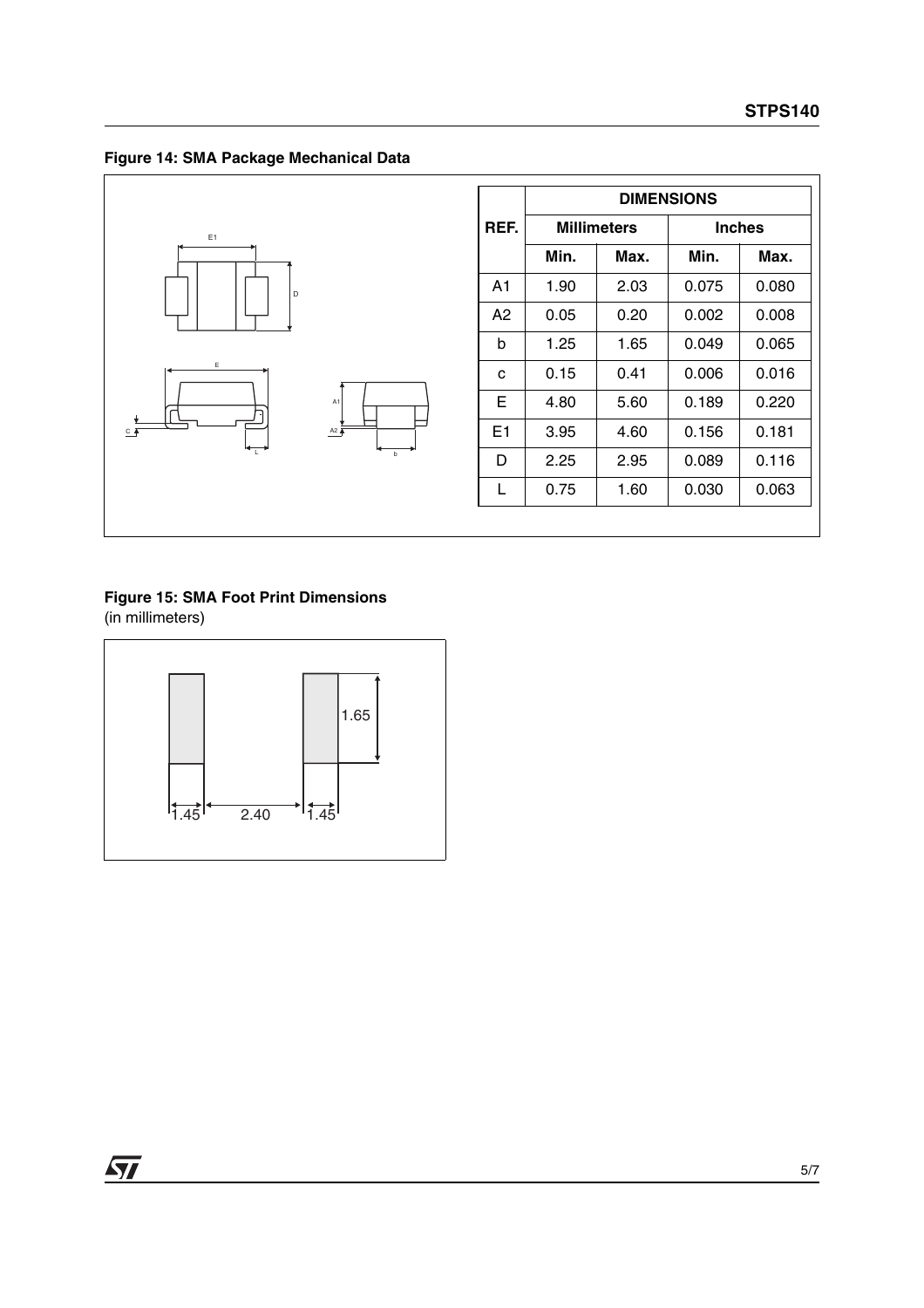



|      | <b>DIMENSIONS</b>  |      |               |       |  |
|------|--------------------|------|---------------|-------|--|
| REF. | <b>Millimeters</b> |      | <b>Inches</b> |       |  |
|      | Min.               | Max. | Min.          | Max.  |  |
| A1   | 1.90               | 2.45 | 0.075         | 0.096 |  |
| A2   | 0.05               | 0.20 | 0.002         | 0.008 |  |
| b    | 1.95               | 2.20 | 0.077         | 0.087 |  |
| C    | 0.15               | 0.41 | 0.006         | 0.016 |  |
| Е    | 5.10               | 5.60 | 0.201         | 0.220 |  |
| E1   | 4.05               | 4.60 | 0.159         | 0.181 |  |
| D    | 3.30               | 3.95 | 0.130         | 0.156 |  |
| L    | 0.75               | 1.60 | 0.030         | 0.063 |  |
|      |                    |      |               |       |  |

# **Figure 17: SMB Foot Print Dimensions** (in millimeters)